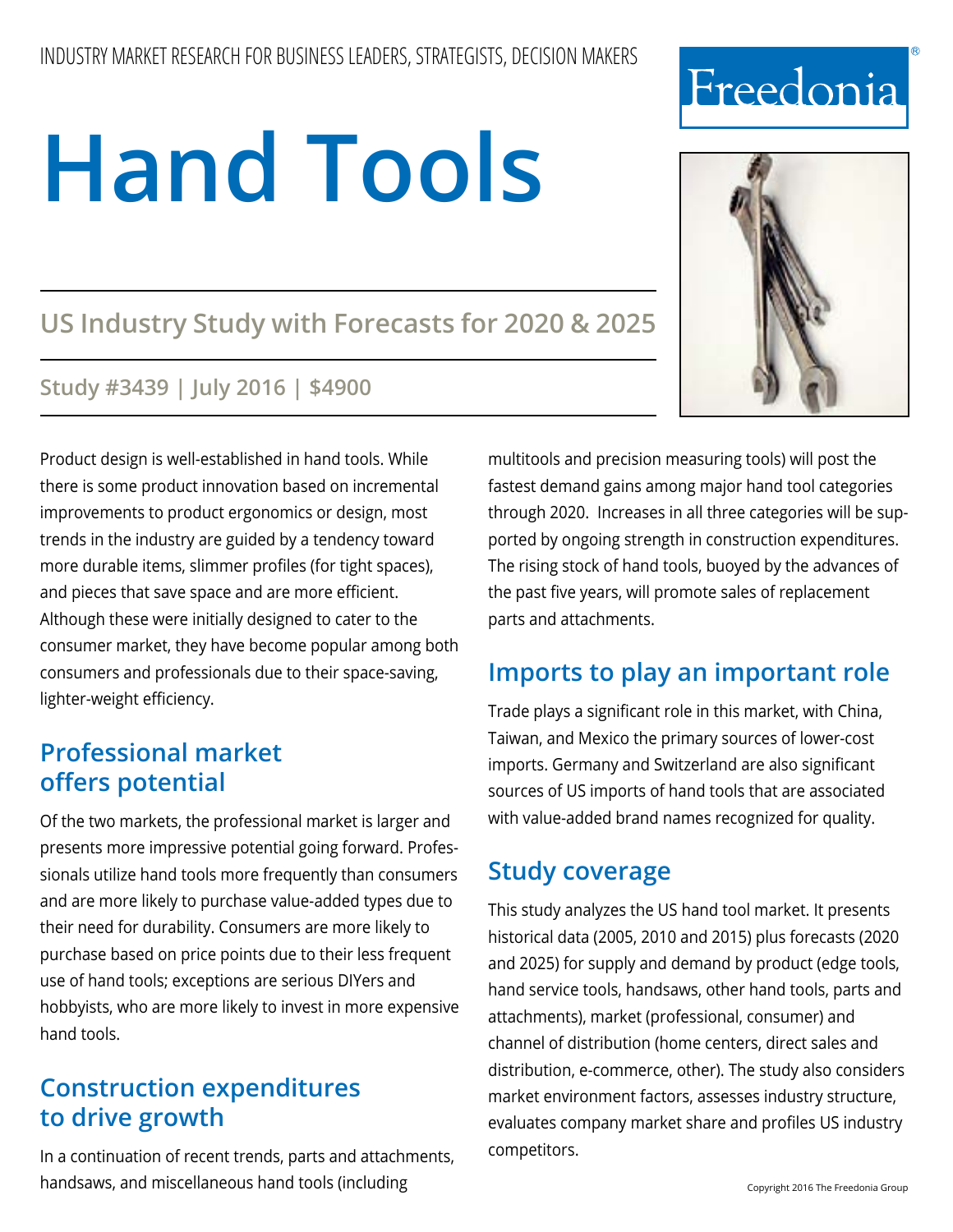# **[Hand Tools](http://www.freedoniagroup.com/DocumentDetails.aspx?ReferrerId=FM-Bro&studyid=3439) US Industry Study with Forecasts for 2020 & 2025**

Study #3439 July 2016 \$4900

# **Contents Summary** E-Commerce

#### **Executive Summary**

#### **Market Environment**

#### **Overview**

Hand & Power Tools Hand & Power Tool Supply & Demand Hand Tool Shipments US Foreign Trade in Hand Tools Imports Exports World Hand Tool Outlook Pricing Trends

#### **Products**

Supply & Demand Hand Service Tools Imports Exports Specialized Automotive Tools Wrenches Supply & Demand Foreign Trade Pliers **Screwdrivers** Hammers **Other** Edge Tools Paint & Masonry Tools Chisels Axes, Adzes, & Hatchets Handsaws Other Hand Tools Hand Tool Parts & Attachments

#### **Markets**

Professional Demand Construction Automotive Aftermarket Industrial & Other Professional Services Consumer Demand

#### **Distribution Channels**

Channel Overview Home Centers Direct Sales & Distributors

# **Other**

#### **Industry Structure**

Industry Composition Market Share Private Label Competitive Strategies Research & Product Development Marketing Cooperative Agreements Mergers, Acquisitions & Divestitures

#### **Company Profiles**

# **Tables & Charts**

#### **Executive Summary**

1 Summary Table

#### **Overview**

- 1 Hand & Power Tool Supply & Demand 2 Hand Tool Shipments by Type 3 Hand Tool Foreign Trade Cht Hand Tool Imports by Source, 2015 Cht Hand Tool Exports by Destination, 2015 4 World Hand Tool Demand 5 Price Deflators for Hand Tools **Products** 1 Hand Tool Supply & Demand
- Cht Hand Tool Demand by Product, 2015 Cht Hand Tool Demand: Projected 2015-2020 Annual Rate of Growth by Product 2 Hand Service Tool Supply & Demand Cht Hand Service Tool Demand by Product, 2015 Cht Hand Service Tool Demand: Projected 2015-2020 Annual Rate of Growth by Product Cht Hand Service Tool Imports by Source, 2015 Cht Hand Service Tool Exports by Destination, 2015 3 Selected Hand Service Tool Brands 4 Specialized Automotive Tool
	- Supply & Demand



- Cht Wrench Imports & Exports, 2015
	- 6 Plier Supply & Demand
	- 7 Screwdriver Supply & Demand
	- 8 Hammer Supply & Demand
	- 9 Other Hand Services Tool Supply & Demand
- 10 Edge Tool Supply & Demand
- Cht Edge Tool Demand by Product, 2015
- Cht Edge Tool Demand: Projected 2015-2020 Annual Rate of Growth by Product
- 11 Selected Edge Tool & Handsaw Brands
- 12 Paint & Masonry Tool Supply & Demand
- 13 Chisel Supply & Demand
- 14 Ax, Adze, & Hatchet Supply & Demand
- 15 Hand Saw Supply & Demand
- 16 Other Hand Tool Supply & Demand
- Cht Other Hand Tool Demand by Product, 2015
- Cht Other Hand Tool Demand: Projected 2015-2020 Annual Rate of Growth by Product
- 17 Hand Tool Parts & Attachments Supply & Demand

#### **Markets**

- 1 Hand Tool Demand by Market
- 2 Professional Hand Tool Demand by Sector
- 3 Construction Demand for Hand Tools
- 4 Automotive Aftermarket for Hand Tools
- 5 Industrial & Other Professional Demand for Hand Tools
- 6 Consumer Hand Tool Demand

#### **Distribution Channels**

1 Hand Tool Sales by Distribution Channel

#### **Industry Structure**

- 1 US Hand Tool Sales by Company, 2015
- Cht Hand Tool Market Share, 2015
	- 2 Selected Cooperative Agreements
	- 3 Selected Acquisitions & Divestitures

Freedonia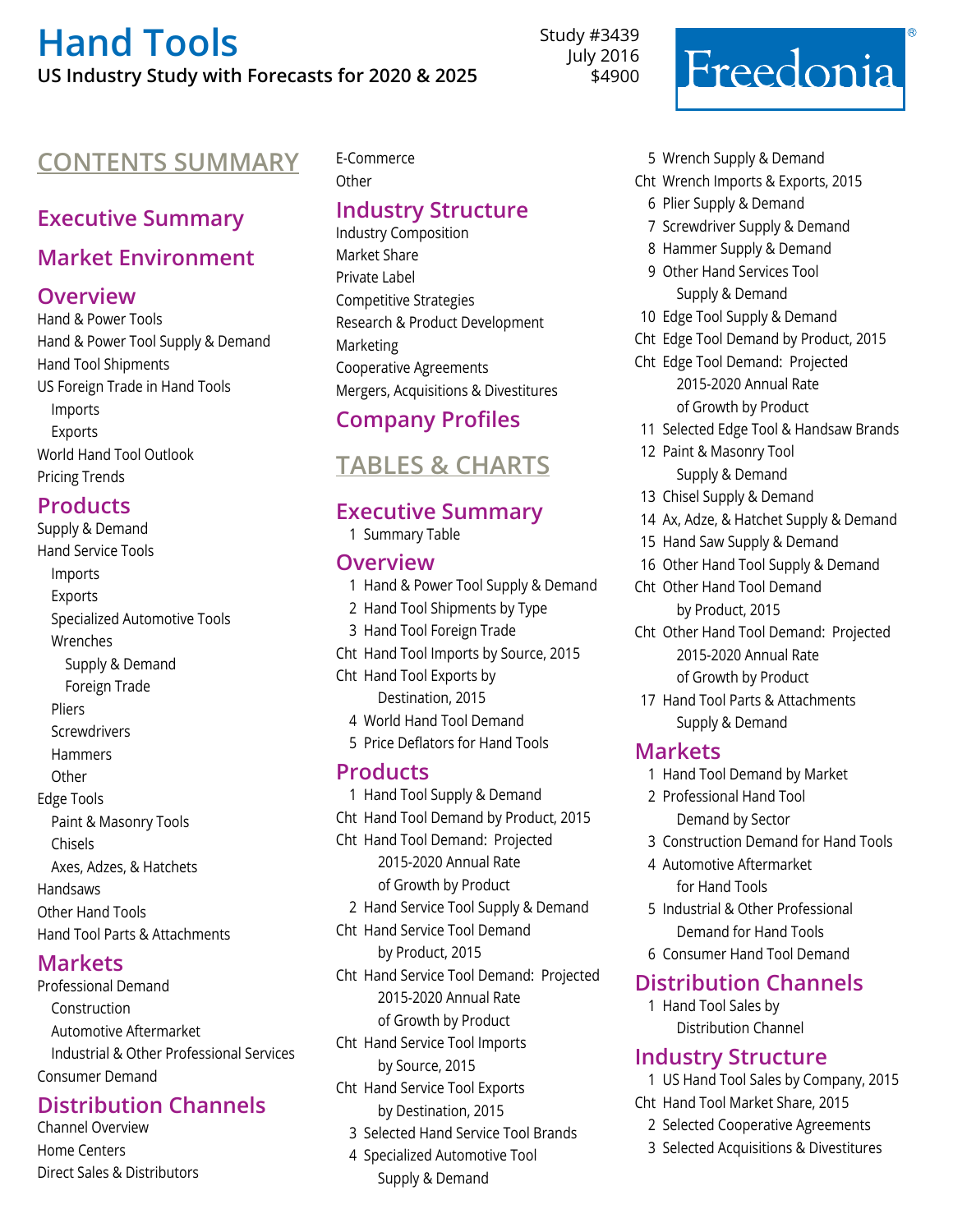# **[Hand Tools](http://www.freedoniagroup.com/DocumentDetails.aspx?ReferrerId=FM-Bro&studyid=3439) US Industry Study with Forecasts for 2020 & 2025**

Study #3439 July 2016 \$4900



#### **products**

#### **Specialized Automotive Tools**

In 2015, sales of specialized automotive tools totaled \$910 m In contrast with most other hand service tools, this segment saw s growth in demand between 2010 and 2015, supported by a rebour motor vehicle sales following a period of decline, boosting the number of  $\frac{1}{2}$ of vehicles on the road. Through 2020, demand for specialized au tive tools is forecast to expand at a more restrained rate of 1.5 percent annually to \$980 million, decelerating from the faster gains of the five years. Steady increases in motor vehicle stock going forward support sales gains. A drop in motor vehicle retail sales through 2 however, will restrain increases. Moreover, newer motor vehicles greater durability and performance levels than older models, which dampen advances somewhat.

Shipments of specialized auto cent annual pace through 2020 to § demand. US manufacturers will be product sales and exports to North has a motor vehicle industry similar imports will also grow through  $202<sup>o</sup>$ trade deficit equivalent to 69 perce

Specialized automotive tools are used extensively in a use tive repair applications and, as a result, the more stable than

that for other hand service tools, which are widely used in construction applications. These tools are often used in conjunction with other hand service tools and pneumatic tools to repair specific vehicle components. Types of specialized automotive tools include airbag deployment tools, distributor clamp wrenches, lug wrenches, muffler chisels, and seal replacers. The majority of sales of these products are to professionals, although there is also a consumer market for serious hobbyists.

**SAMPLE** 

**PAGE** 

©2016 by MarketResearch.com, Inc. – All rights reserved

# **This study can help you:**

- Determine your market & sales potential
- Learn more about industry competitors
- Assess new products & technologies
- Identify firms to merge with or acquire
- Complement your research & planning
- Gather data for presentations
- Confirm your own internal data
- Make better business decisions



#### **TABLE IV-4**

#### **SPECIALIZED AUTOMOTIVE TOOL SUPPLY & DEMAND (million dollars)**



**For complete details on any study visit [www.freedoniagroup.com](http://www.freedoniagroup.com/)**